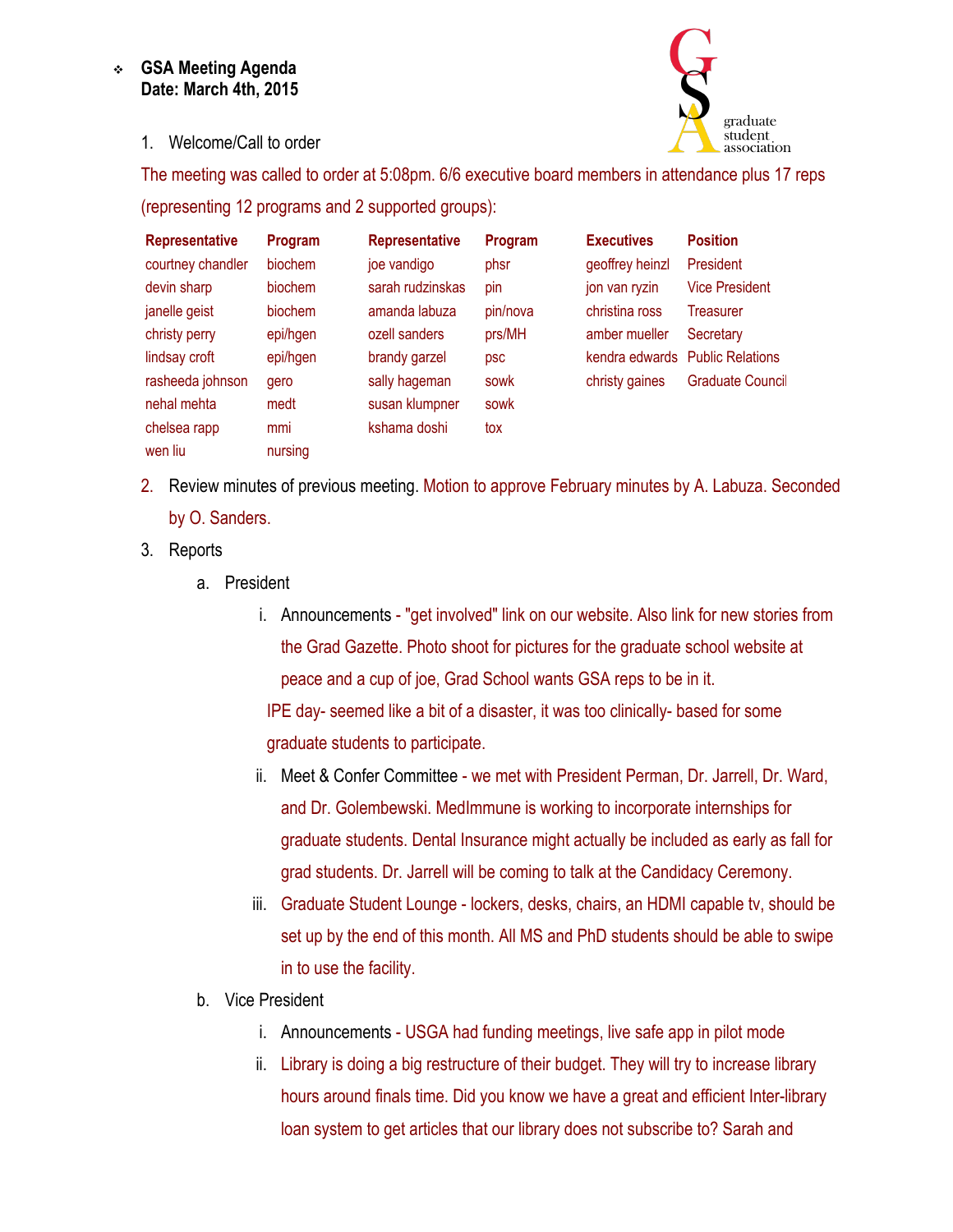Christina were there to test the audio equipment with is also superb. Spread the word.

iii. University shuttle system just came back with a proposal for a Canton Shuttle. See route below.



- iv. Social Activities Committee GSA went to Ronald Mcdonald house, Grad students volunteered and the event went really well, they loved the french toast bar, pictures were sent to Jenny Owens and Kendra for the website.
- c. Treasurer
	- i. Account \$10,780.40, we bought supplies at costco, cutlery is in the filing cabinet.
	- ii. Finance Committee travel awards are due in April, please check them for completion before you sign them and encourage electronic submission.

## d. Secretary

- i. Professional Development Committee We piloted the Peer Presentation Preparation service with C. Ross as our guinea pig. It went well. We should begin offering it to graduate students after GRC. Please volunteer to help out with this service.
- ii. GRC Committee Volunteer sheet is going around, please sign up for empty slots and be as available as possible on Monday for the GRC. We got Koozies from VWR and also some tote bags from Greiner Bio One (thanks Brandy). Moderatorslook out for an email regarding instructions. I need you guys to be strict about the 10 min time limit. We have arranged for the Social hour/Reception to be in the "prefunction" area on the second floor of the SMC. Please attend.
- e. Grad Council rep
	- i. Announcements
	- ii. Next Graduate Council meeting grad council pushed most of their agenda to next meeting. Their GRC is on the 25th. National Association of Graduate Professional